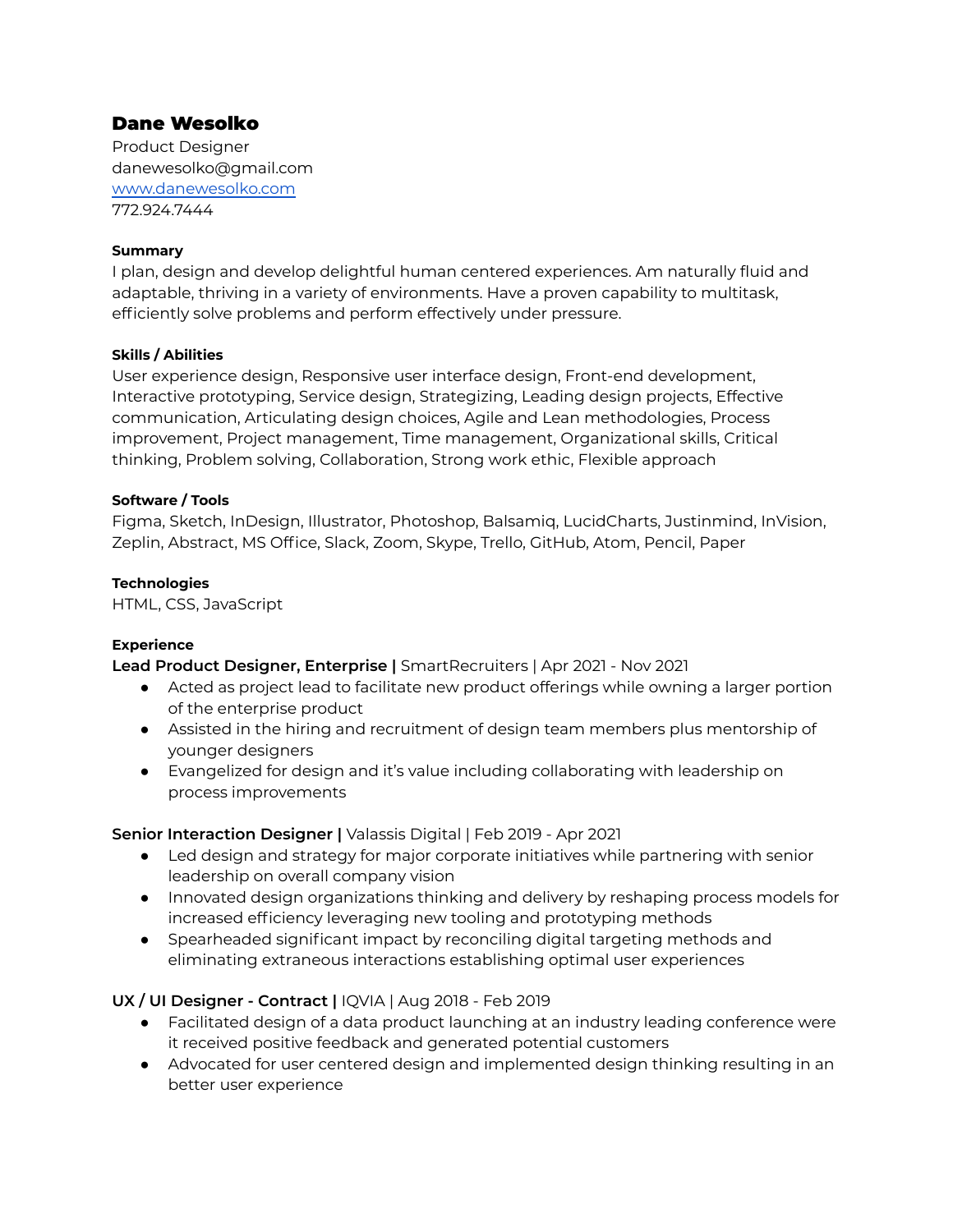● Fostered remote collaboration between design and stakeholders establishing more efficient workflow processes with overseas teams

# **Front-end Developer - Contract |** Open Up Resources | Apr - Aug 2018

- Operated with Product and Engineering teams in launching a pilot web application granting users access to quality educational curricula
- Authored a style guide and component library enabling faster development and product scalability
- Advised on other projects when team members were unavailable

# **UX / UI Designer - Contract |** Purpose UX | Nov 2017 - Aug 2018

- Handled design of web and mobile applications reinventing comparator sourcing industry and workflows of pharmaceutical sales representatives
- Managed communication with clients and resolved conflict due to unclear expectations
- Operated in client workshops defining product strategy and next phases of design
- Formed usable artifacts speeding up development and securing of funds

# **UX / UI Designer |** Spreedly | Apr 2016 - Nov 2017

- Contributed in designing and developing new products, aided in reducing costs, increasing revenue and improving customer experiences
- Coordinated with Engineering to ship front-end designs cutting down time to market
- Engineered implementation of marketing and sales tactics resulting in the generation of qualified leads
- Architected a new marketing website codebase, established consistency in visual design and produced new landing pages

# **UX / UI Engineer, Emerging Platforms |** Float Left Interactive | Feb 2016 - Mar 2016

- Introduced a user centered design process satisfying client requests for early stage planning resulting in better communication and product development
- Formulated concepts of smart TV applications, contributed to quality assurance and assisted in timely shipment of products
- Aligned with Engineering to prototype functionality of applications and to enhance user experiences of shipped products

## **Art Director,** *Counselor* **Magazine |** Health Communications Inc | Dec 2011 - Feb 2016

- Led redesign of a new style quide improving visual appeal and customer appreciation
- Collaborated with Editorial to implement a new digital workflow reducing material waste and optimizing for efficiency
- Established a new method of planning layouts delivering issues ahead of schedule
- Awarded ASPHE Bronze Best Cover Illustration for artwork of a special edition issue

# **Senior Graphic Designer |** The WSR Group | Jul 2010 - Dec 2011

- Produced time-sensitive financial materials helping acquire investments and funding for represented companies
- Conceptualized and delivered a custom website used to promote new business endeavors
- Maximized visual design and efficiency in creation of a monthly email newsletter